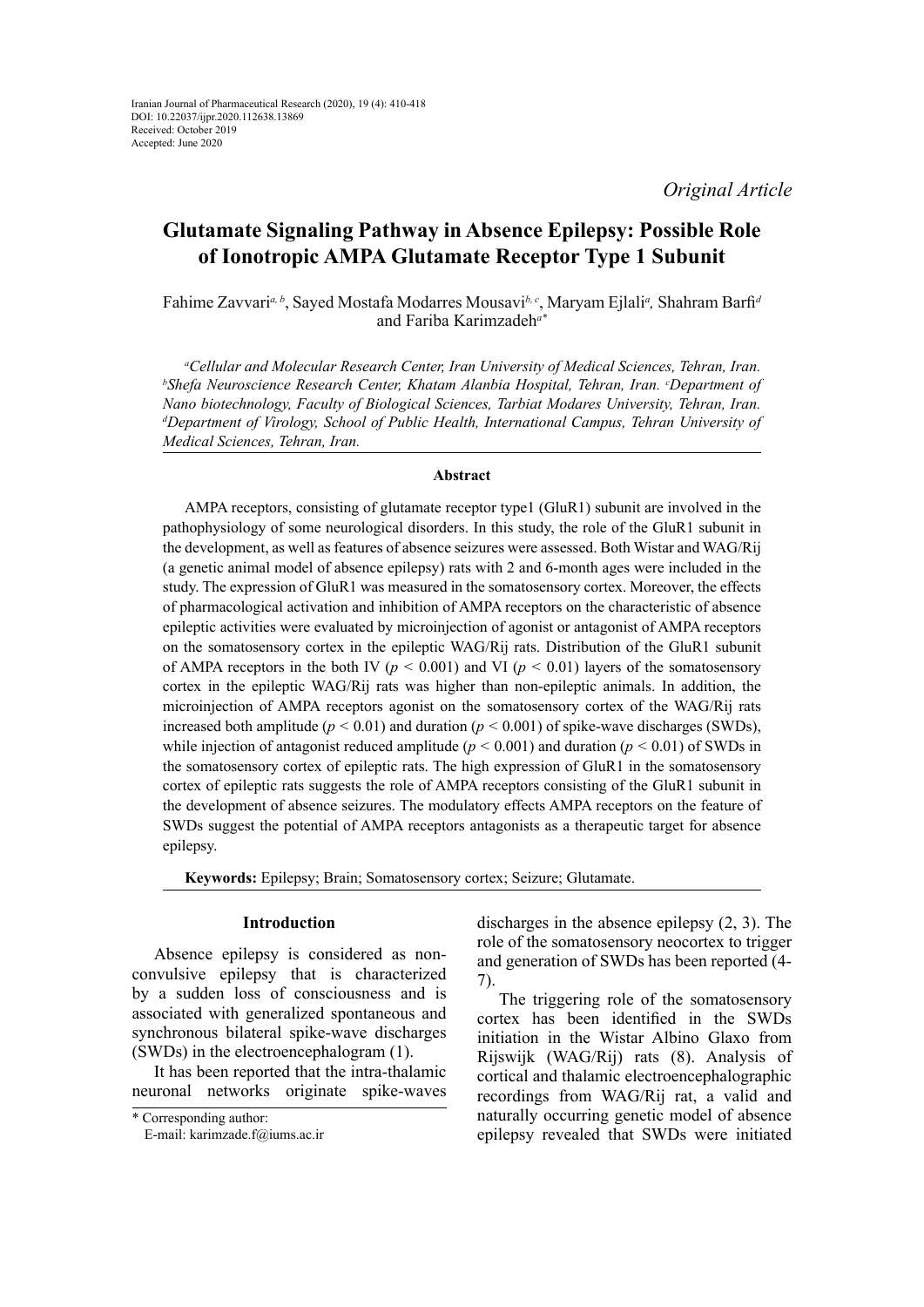in the primary somatosensory cortex and then rapidly propagated to motor cortices and thalamic nuclei (9).

The somatosensory cortex is typically organized in six layers, beginning with layer I nearby the brain surface and extending progressively deeper to layer VI. The incoming sensory signals first enter the neuronal layer IV, and then propagate to the surface of the cortex and deeper layers. The processed signals are sent to the thalamus from layer VI. These signals help to adjust the excitation of thalamic nuclei (10, 11).

The ictogenic neurons in deep layers of the somatosensory cortex display fast activation, hyperexcitability and hyper synchronization in the absence seizures (4, 5).

The α-amino-3-hydroxy-5-methyl-4 isoxazole propionic acid receptors (AMPARs) modulate cortical excitability (12). These receptors are a subtype of the ionotropic glutamate receptor with intrinsic cation permeable channels and mediate fast synaptic transmission in the central nervous system (CNS). AMPARs are abundant and distributed widely in the CNS, although there are regional density differences (13). Four subtypes were designated as GluR1, GluR2, GluR3, and GluR4 for AMPARs (14). The GluR1 and GluR3 subunits show a significant  $Ca^{2+}$ conductance, whereas the GluR2 subunit is impermeable to  $Ca^{2+}(15)$ .

The role of AMPARs have been determined in the pathogenesis of many neurological and neurodegenerative disorders, such as biological manifestations of dementia in Alzheimer's disease or neuronal death in the amyotrophic lateral sclerosis and stroke (16).

Furthermore, AMPARs play a key role in the synchronization, generation and spread of epileptic discharges in the cortex, amygdala, and thalamus (17, 18).

Since the GluR1 subunit of AMPA receptors shows a significant  $Ca^{2+}$  conductance, and given the fact that the main evoking event in absence epilepsy is rise of intracellular calcium ions in brain regions related to epilepsy, in this study we assessed the alternation of GluR1 expression in the deep layers of somatosensory cortex during development of absence seizures as well as modulatory effect of AMPARs on the SWDs features.

# **Experimental**

*Animals*

Male WAG/Rij and Wistar rats were housed under conditions with temperature  $22 \pm 2 \degree C$ , 12-h light/dark cycle and free access to food and water. All experiments were performed in accordance with the guidelines approved by the animal ethics of Shefa Neuroscience Research Center, Tehran, Iran. The animals were divided into four groups of both strains with 2 and 6 months of age  $(n = 6)$ .

# *Electrocorticoencephalogram (ECoG) Recordings*

To select epileptic animals, ECoG was recorded at least for 6 hours. All the animals were anesthetized by intraperitoneal chloral hydrate injection (350 mg/kg; Sigma–Aldrich, Munich, Germany) and recording electrodes were implanted stereotaxically on the dura mater of parietal cortices. Silver electrodes connected to an amplifier (EXT-02 F; NPI, Germany) and ECoG were stored by a digital oscilloscope. Sedation was retained by repeated injections of fentanyl every 20-30 min (0.033 mg/kg per hour, i.p.;  $(11, 19)$ ). At the age of 6 months, WAG/Rij rats exhibited most SWDs discharges and were included in the study as epileptic rats (9). Most of the two-monthold WAG/Rij rats (before adulthood) did not display SWDs and have been considered as a pre-symptomatic group.

## *Immunofluorescent staining*

After deep anesthesia with 350 mg/ kg chloral hydrate (Sigma–Aldrich) and transcardial perfusion of 200 mL of saline and then 400 mL of 4% paraformaldehyde solution (PFA), the brains were removed and inserted in the 4% PFA for 1 week at 4 °C.

Being followed by preparing paraffinembedded blocks, the serial coronal sections in  $AP = 1.8 - 3.3$  mm posterior to the bregma (Paxinos and Watson, 1998) with 8μm thickness were cut by microtome (20). Five slices from each animal were selected for immunofluorescent staining.

The sections were rehydrated through series of xylol and alcohol and washed with phosphate-buffered saline (PBS; pH 7.4) three times and incubated in blockage solution (3% H2O2/ methanol for 5 min). The sections were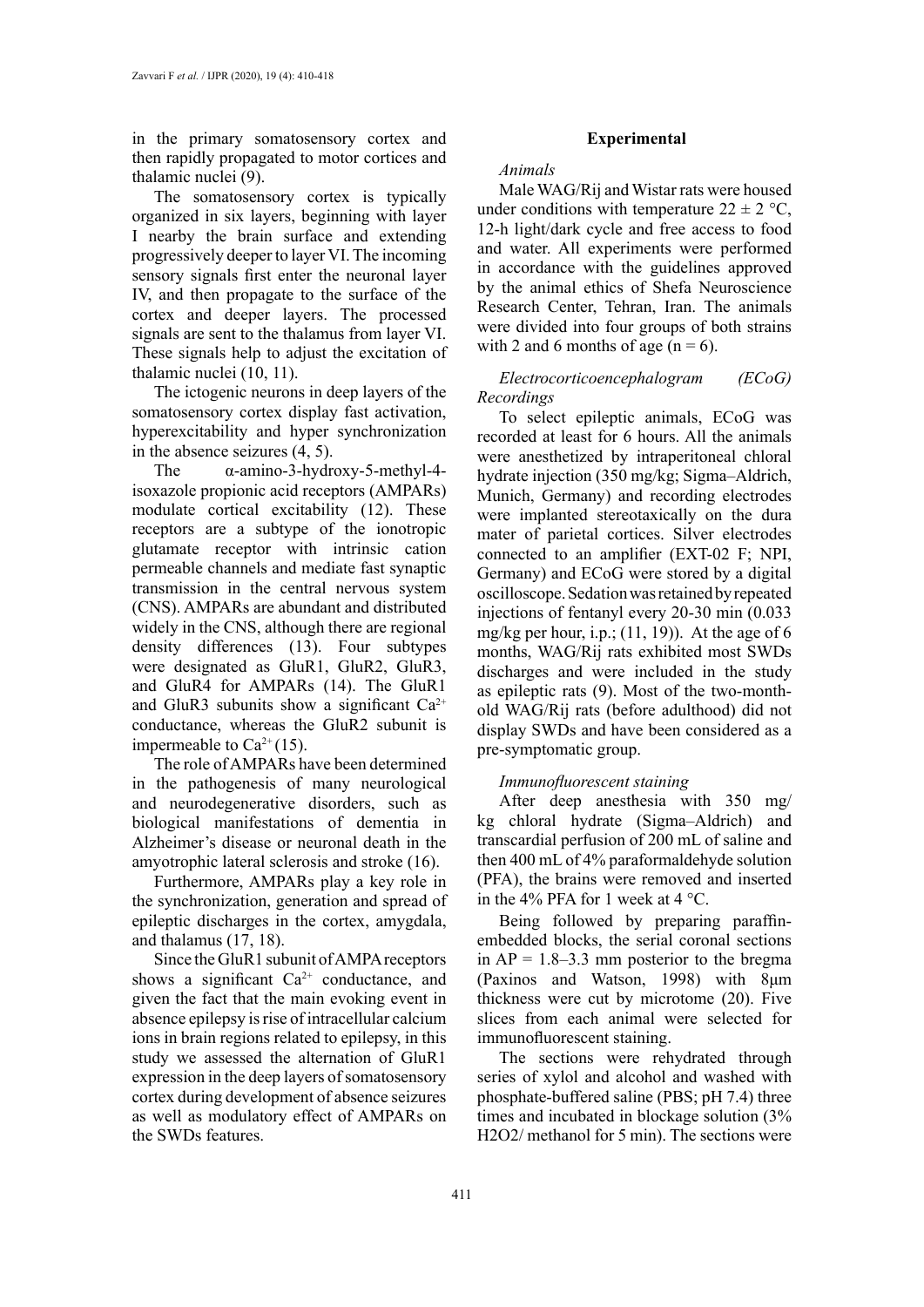boiled in citrate buffer (pH 6.0) at 95 °C for 10 min and were cooled at room temperature. The sections were incubated in 10% normal goat serum and 0.2% Triton-X100 for 1 h. The sections were incubated overnight at 4 °C with mouse monoclonal anti-rat antibody (sc-55509, Santa Cruz) against GluR1 overnight, diluted at 1:350 in a solution comprising 1–5% NGS in 0.3% Triton X-100 and 0.1 M PBS at pH of 7.4. The sections were rinsed in PBS three times and were incubated with FITC goat anti-mouse secondary antibody (sc-2010, Santa Cruz). Secondary antibody concentration was 1:100 in PBS with 0.3% Triton X-100 and 5% NGS at 22  $^{\circ}$ C for 1 h. After several times washing with PBS, nuclei were counterstained by 5 min at 37 °C submerging sections in a propidium iodide solution (75  $\mu$ g/mL). The sections were mounted on a coverslip with glycerol 90% mounting buffer and were observed with a fluorescent microscope (Olympus, Japan). Control for the specificity of immunostaining was performed by the omission of the primary antibody and its substitution for normal mouse serum. Images (five visual field / section) for analysis were taken with a digital camera attached to the fluorescent microscope (40× objective). The number of cells reacted with the GluR1 antibody was counted per  $1 \text{ mm}^2$ in the IV and VI layers of the somatosensory cortex by using ImageJ software.

# *Drugs Application Procedures*

Experiments were performed on adult 6-month-old WAG/Rij (epileptic) rats. The animals were divided into three groups: vehicle, agonist, and antagonist ( $n = 6$ ). The procedures of electrode implementation and ECoG recording have been mentioned above. A hole was created on the skull bone  $AP =$  $-2.5$  mm, ML =  $\pm 4.3$  mm) according to the coordinates of the rat brain atlas by Paxinos and Watson (1998) for local drug infusion on the somatosensory cortex.

ECoG was recorded for 30 min as a baseline activity. Selective AMPA agonist (Rs-AMPA hydrobromide; Tocris, Cat. No. 1074) was injected in the agonist group. Selective non-NMDA (N-Methyl-D-aspartate) ionotropic glutamate receptors antagonist (DNQX, Tocris, Cat. No. 2312) was injected

in the antagonist group. Distilled water was injected in the vehicle group. The injections were performed by using a 10-gaged Hamilton syringe on the primary somatosensory cortex (21). The drugs were dissolved in distilled water and microinjected in a concentration of 0.5 μg/0.5 μL for 2 min (22, 23).

ECoG monitoring was continued for 2 h followed by drug infusion. By using the AxoScope 10 software (Axon Instruments, USA) the amplitude, frequency, and duration of SWDs were analyzed.

## *Statistical Analysis*

Data were expressed as  $Mean \pm SEM$ . The immunohistochemical statistical analysis was carried out by one-way analysis of variance (ANOVA) followed by Tukey's *post hoc* test. The frequency, amplitude, and duration of SWDs were statistically analyzed before and after usage of drugs by Friedman and Wilcoxon test. The significant point was considered *p <*  0.05. The PASW Statistics 18 was applied for statistical analysis.

#### **Results**

# *Cortical distribution of GluR1*

The data are presented as the mean number of reacted neurons/mm2 (Figure 1A). GluR1 highly was expressed in the 6-month-old WAG/ Rij rats compared to 2-month-old rats of the same race both in IV layer  $(0.13 \pm 0.01)$  and in VI layers  $(0.08 \pm 0.001)$  of the somatosensory cortex ( $p < 0.001$  and  $p < 0.01$ , respectively, Figure 1B). Furthermore, the distribution of GluR1 in the 6-month-old WAG/Rij was more than 6- and 2-month-old Wistar rats in both layers of cortex ( $p < 0.001$ , Figure 1B). The mean number of reacted neurons was  $0.026 \pm$ 0.003 in layer IV and  $0.046 \pm 0.003$  in layer VI of the 2-month-old Wistar rats. The mean number of reacted neurons was  $0.023 \pm 0.003$ in layer IV and  $0.026 \pm 0.006$  in the layer VI of 6-month-old Wistar rats.

There was no significant difference between 6- and 2-month- old Wistar rats in both layers of the somatosensory cortex (Figure 1B,  $p =$ 0.9).

# *AMPARs modulatory effects on the absence seizures*

Six-month-old WAG/Rij rats were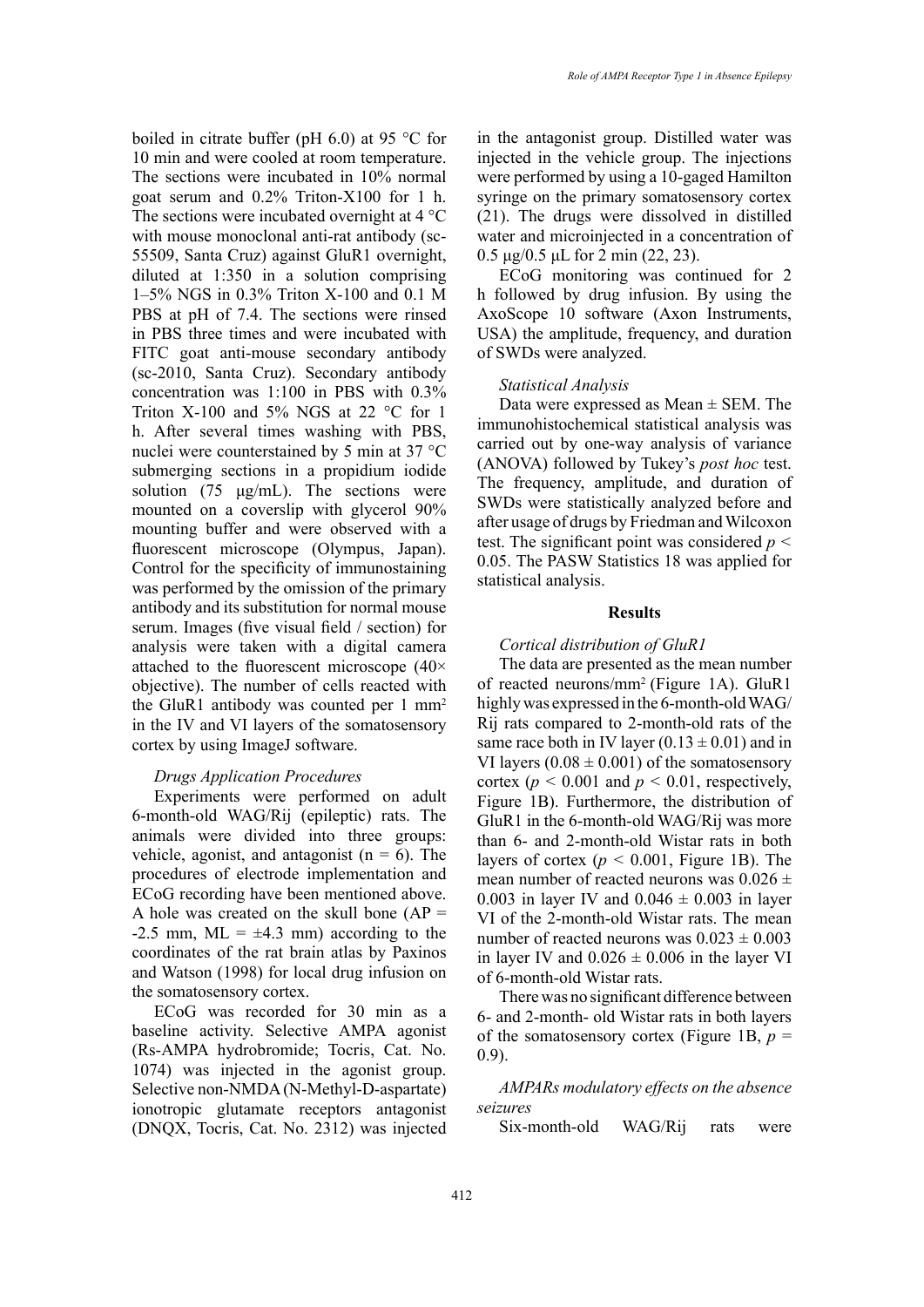monitored under neuroleptic anesthesia during the recording of ECoG. The bilaterally synchronized SWDs at 5–9 Hz on the ECoG were started and ended abruptly on a normal

background pattern. The agonist and antagonist of AMPA receptors were microinjected unilaterally on the somatosensory cortex (Figure 2).



of GluR1 distribution in the somatosensory cortex of two- and six-month-old WAG/Rij and Wistar rats. (B) The bar graph shows cortex in the 6-old-month WAG/Rij rats. <sup>200</sup> indicates  $p < 0.001$  compared to Wistar rats. <sup>\*\*\*</sup> and \*\* indicate  $p < 0.01$  and  $p < 0.001$ respectively compared to 2-old-month WAG/Rij rats.  $\overline{a}$  and  $\overline{b}$  in the 6-old-month WAG/Rij rats. **Figure 1.** Distribution of GluR1 in the somatosensory cortex of two- and six-month-old WAG/Rij and Wistar rats. (A) Photomicrographs quantitative results of GluR1 distribution in the somatosensory cortex. GluR1 highly expressed in the both layers of somatosensory



of AMPARs antagonist on the somatosensory cortex reduced the amplitude  $(p < 0.001)$  and duration  $(p < 0.01)$  of SWDs in comparison<br>of AMPARs antagonist on the somatosensory cortex reduced the amplitude  $(p < 0.001)$  and durat with before injection. In 2 h after injection (recovery time) the amplitude and duration of SWDs in agonist ( $p < 0.05$  for amplitude and  $p \le 0.001$  for duration) and antagonist ( $p \le 0.01$  for amplitude and  $p \le 0.05$  for duration) groups has changed significantly compared to injection time and reached near the initial values. **Figure 2.** The effect of AMPARs agonist and antagonist on the SWDs. (A) ECoG traces were recorded before, during and after drug administration. (B and C) Bar charts summarized mean ± SEM of SWDs amplitudes and durations. Micro injection of agonist significantly increased the duration ( $p < 0.001$ ) and amplitude ( $p < 0.01$ ) of SWDs in comparison with before injection. Administration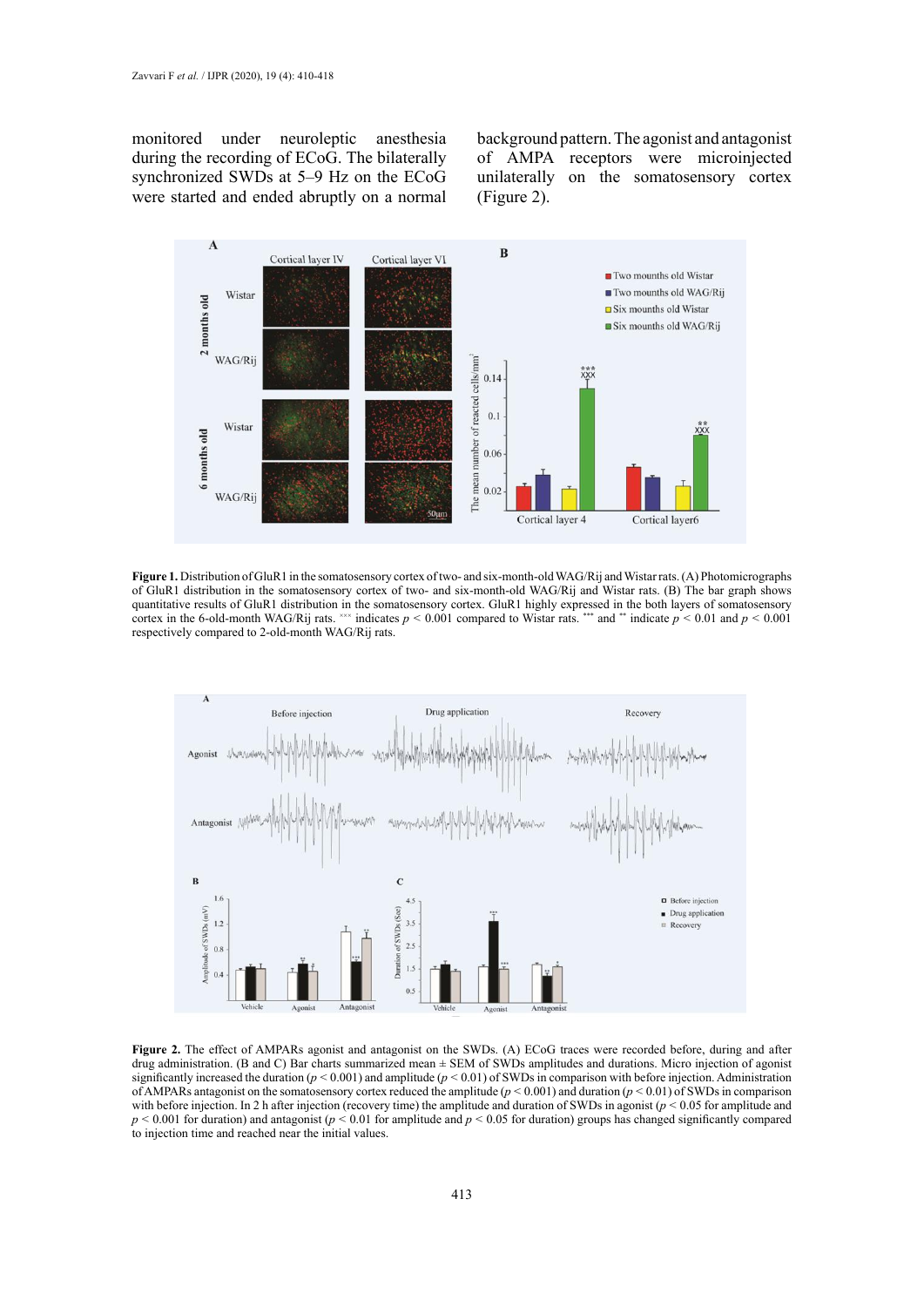As we have shown in Figure 2B, the amplitude of SWDs increased  $(0.57 \pm 0.05)$ mV) significantly after the microinjection of AMPARs agonist  $(p < 0.01)$ , while, the amplitude of SWDs decreased significantly after the microinjection of the AMPARs antagonist ( $p < 0.001$ ). The mean amplitude of SWDs was  $0.61 \pm 0.03$  mV before the injection of antagonist and  $1.2 \pm 0.11$  mV after injection. In 2 hours after injection (recovery time) the amplitude of SWDs in agonist (*p <*  0.05) and antagonist  $(p < 0.01)$  groups has changed significantly compared to injection time (Figure 2B).

In addition, the duration of SWDs significantly increased  $(3.6 \pm 0.31 \text{ s})$  after the application of AMPARs agonist ( $p < 0.001$ ) while, following the antagonist infusion, the duration of SWDs significantly decreased  $(1.2 \pm 0.11 \text{ S}, p \le 0.01)$  compared to before and after (recovery time) drug administration (Figure 2C). In recovery time the duration of SWDs in agonist ( $p < 0.001$ ) and antagonist  $(p < 0.05)$  groups has changed significantly compared to injection time (Figure 2B).

There was no significant difference in the frequency of SWDs following the agonist and antagonist infusion.

## **Discussion**

*Cortical dis excitation developed absence seizures*

Developmental alternations in the cortical excitation and/or inhibition are involved in the pathophysiology of some neurodevelopmental disorders (24, 25). Cortical disinhibition has been indicated in the pathogenesis of Parkinson's disease (26). Cortical enhancement of excitability has a key role in the pathophysiology mechanism of Alzheimer's disease. Further, cortical excitability might lead to cortical dysfunction in the primary lateral sclerosis as well as amyotrophic lateral sclerosis (27, 28). It has been reported that the fluctuation of cortical excitation underlies hemiplegic attacks (29). High resting, active motor threshold and small evoked potentials in patients with Sydenham's chorea emphasized the low excitability of corticospinal output (30).

Epilepsy as a neurodevelopment disorder has been investigated for cortical anomalies.

We evaluated the changes of the GluR1 subunit in the somatosensory cortex during the development of absence epilepsy.

WAG/Rij rats display SWDs in adulthood and are considered as a valid genetic model of gene-linked absence epilepsy (9). Our findings indicated that the GluR1 subunit in the somatosensory cortex, in both IV and VI cortical layers, has been highly expressed in the adult epileptic rats. On the contrary, it has been down-regulated in the adult healthy Wistar rats.

GluR1 as a  $Ca^{2+}$  permeable subunit of AMPARs is important for normal synaptic function after birth. In early developmental stages, many synapses contain GluR1, start to change into GluR2 ( $Ca^{2+}$  impermeable subunit of AMPARs) during the age-dependent development of cortical layers (31, 32).

Abnormalities of structure and function of synapses during the development of CNS are involved in the pathogenesis of absence seizures (25). Prior studies have reported high expression of AMPA receptors in the hippocampus and cerebral cortex in the epileptic people and rats (33-35). In the hippocampus of epileptic people, the density of AMPA GluR1 subunit proteins has been increased (36). GluR2 markedly has been down-regulated in the neurons that were subject to epileptic seizures (37). Further investigations documented that enhancement of hippocampal GluR1 followed by some neuropathological conditions such as inflammation (38) or impaired autophagy, reduced GluR1 degradation and increased seizure susceptibility in the adult rats (39, 40). Functional and single-cell transcript analyses have shown that prolonged receptor responses in the hippocampal astrocytes of epileptic patients, resulted from high expression of GluR1 in this region (41-43).

These data suggest that aberrant patterns of physiological activities influence the composition of AMPA receptor subunits in a region-specific and/or cell-type-specific manner.

Synaptic activity is needed for synaptic delivery AMPA receptors containing the GluR1 subunit, whereas GluR2 is constitutively inserted into synapses (44). It is previously was shown that the expression of the stargazin,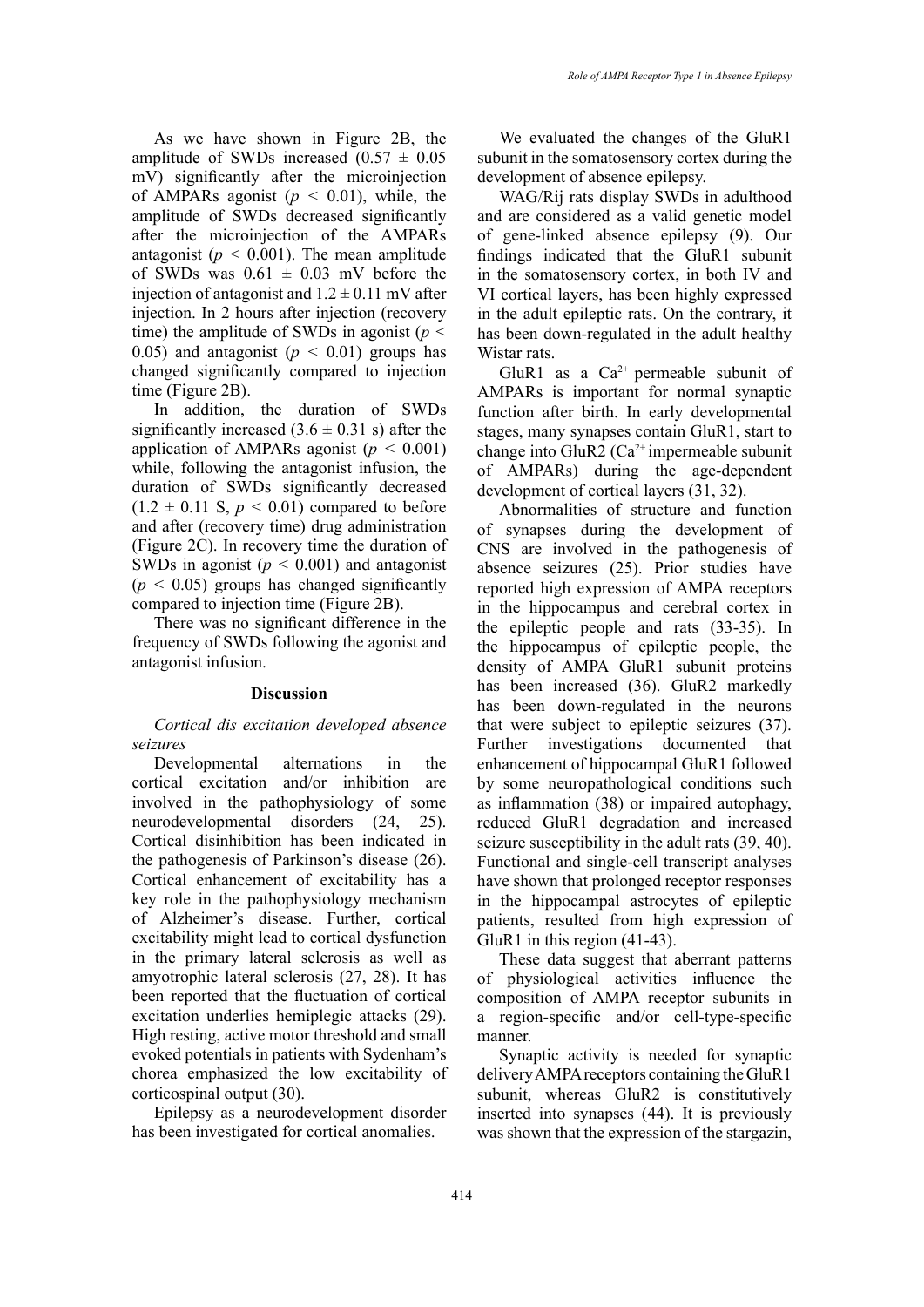a critical regulators of the trafficking and function of AMPA receptors, increased in the somatosensory cortex of genetic absence epilepsy rat from Strasbourg (GAERS) (45); and its elevation is accompanied with an increase in AMPA receptor proteins (GluR1 and GluR2) in the somatosensory cortex of adult epileptic GAERS (46). It seems that AMPA receptor subunits in different neuronal populations are subject to distinct regulatory processes in response to intense physiological activity.

Ictogenic neurons of deep layers of somatosensory cortex display distinctive hyperactivity that leads to these data suggesting that aberrant patterns of physiological activities influence the composition of AMPA receptor subunits in a region-specific and/or cell-type-specific manner.

Synaptic activity is needed for synaptic delivery AMPA receptors containing the GluR1 subunit, whereas GluR2 is constitutively inserted into synapses (44). It is previously was shown that the expression of the stargazin, a critical regulator of the trafficking and function of AMPA receptors, increased in the somatosensory cortex of genetic absence epilepsy rat from Strasbourg (GAERS) (45); and its elevation is accompanied with an increase in AMPA receptor proteins (GluR1 and GluR2) in the somatosensory cortex of adult epileptic GAERS (46). It seems that AMPA receptor subunits in different neuronal populations are subject to distinct regulatory processes in response to intense physiological activity.

Ictogenic neurons of deep layers of somatosensory cortex display distinctive hyperactivity that leads to the firing of distant cortical and thalamic cells during the epileptic discharges (5, 47 and 48). Based on these data we conclude that aberrant cortical expression of GluR1 receptors in epileptic rats may contribute to the development of SWDs.

# *AMPARs modulatory effects on the absence seizures*

We assessed the effect of pharmacological modulation of AMPARs on the characteristic of bioelectrical brain activities in the somatosensory cortex of epileptic rats and showed that cortical activation of AMPARs

exacerbated the absence seizures in the epileptic WAG/Rij rats.

Various pathophysiological mechanisms are involved in the abnormal neuronal discharges in epilepsy. Regardless of the primary cause, abnormal glutamate (excitatory) neurotransmission, affecting on metabotropic and ionotropic receptors, is was thought to be critical for seizure generation and the epileptic state (21, 49 and 50).

Throughout the CNS, fast synaptic excitation within and between brain regions related to epilepsy is mediated mostly by AMPA and NMDA receptor localized to the postsynaptic membrane. It has been shown that activation of AMPA receptors can evoke seizures in the preclinical models (51). Based on previous studies, selective blockade of NMDA receptor alone is not sufficient to eliminate epileptiform discharges and AMPA receptors play a key role in modulating excitatory synaptic transmission in epilepsy (52, 53).

In addition, we showed that inactivation of AMPARs in the somatosensory cortex suppressed seizure activities in the absence epileptic rats.

The anti-epileptic effect of AMPA receptor antagonists has been reported. These components noticeably reduce or suppress epileptiform activity by inhibiting glutamatemediated excitation. It was shown in *in-vitro* (54-57) as well as *in*-*vivo* animal models of seizure that AMPA receptor antagonists markedly reduce or abolish epileptiform activity (17, 58).

Our findings clarify the potential therapeutic role of AMPARs for absence seizures and in the modulation of cortical neural hyperactivity.

# **Acknowledgments**

This research was supported by a grant No 95-01-117-27884 from Iran University of Medical Sciences and Shefa Neuroscience Research center of Dr. Karimzadeh.

# **References**

(1) Bilo L, Pappatà S, De Simone R and Meo R. The syndrome of absence status epilepsy: review of the literature. *Epilepsy Res. treat.* (2014) 2014: 320-8.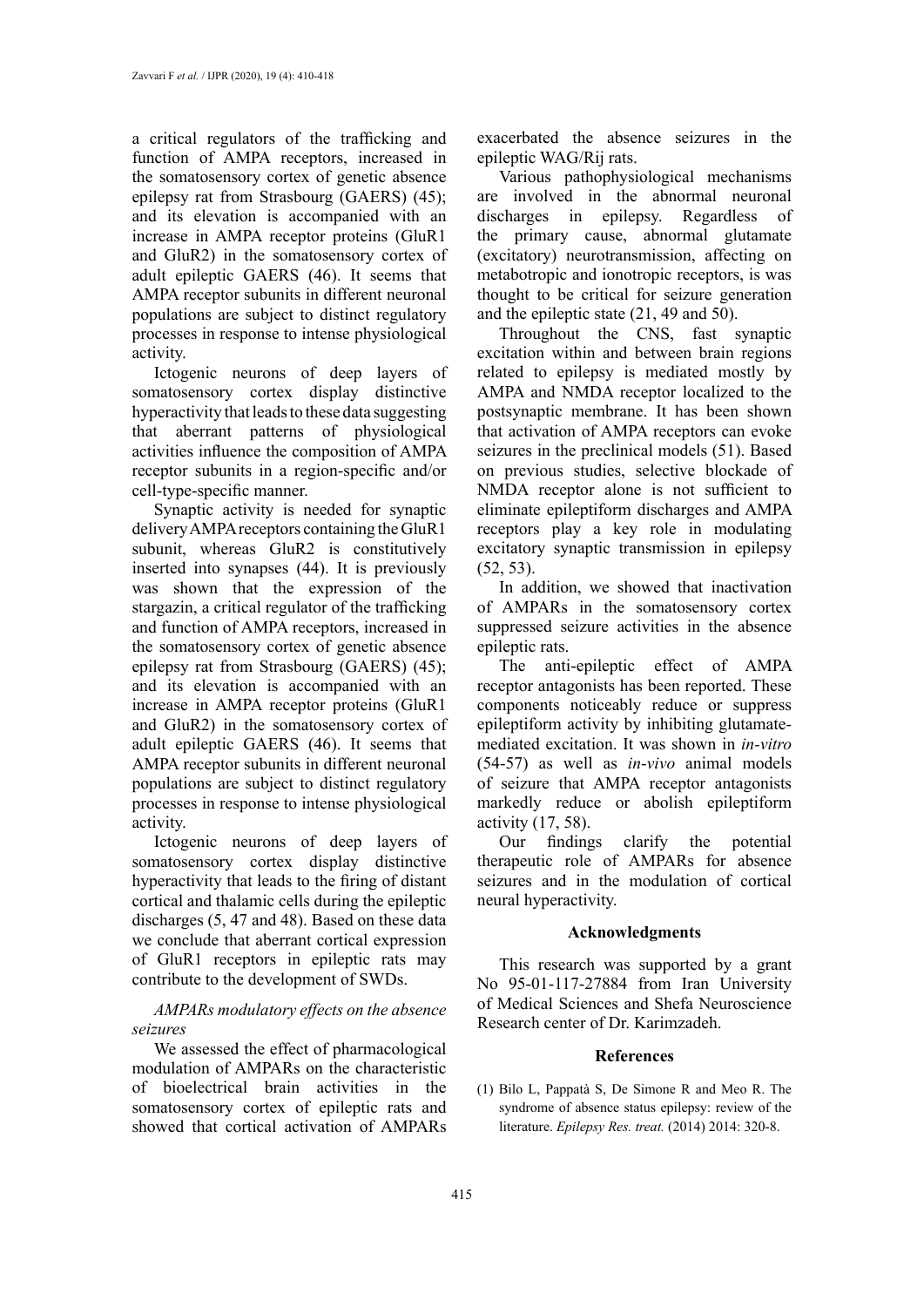- (2) Bal T, von Krosigk M and McCormick DA. Role of the ferret perigeniculate nucleus in the generation of synchronized oscillations *in-vitro*. *J. Physiol.* (1995) 483: 665-85.
- (3) Avanzini G, Panzica F and De Curtis M. The role of the thalamus in vigilance and epileptogenic mechanisms. *Clin. Neurophysiol.* (2000) 111: 219- 26.
- (4) Polack PO and Charpier S. Intracellular activity of cortical and thalamic neurones during high‐voltage rhythmic spike discharge in Long‐Evans rats *in-vivo*. *J. Physiol.* (2006) 571: 461-76.
- (5) Depaulis A and Charpier S. Pathophysiology of absence epilepsy: Insights from genetic models. *Neurosci. Lett.* (2018) 667:53-65.
- (6) Seneviratne U, Cook M and D'souza W. Focal abnormalities in idiopathic generalized epilepsy: a critical review of the literature. *Epilepsia* (2014) 55: 1157-69.
- (7) Polack PO, Mahon S, Chavez M and Charpier S. Inactivation of the somatosensory cortex prevents paroxysmal oscillations in cortical and related thalamic neurons in a genetic model of absence epilepsy. *Cereb. Cortex.* (2009) 19: 2078-91.
- (8) Russo E, Citraro R, Constanti A, Leo A, Lüttjohann A, van Luijtelaar and G De Sarro. Upholding WAG/ Rij rats as a model of absence epileptogenesis: hidden mechanisms and a new theory on seizure development. *Neurosci. Biobehav. Rev.* (2016) 71: 388-408.
- (9) Coenen A and Van Luijtelaar E. Genetic animal models for absence epilepsy: a review of the WAG/ Rij strain of rats. *Behav. Genet.* (2003) 33: 635-55.
- (10) Hall JE. *Guyton and Hall, Textbook of Medical Physiology e-Book.* 13nd ed. Elsevier Health Sciences. Philadelphia (2015) 736.
- (11) Karimzadeh F, Mousavi SMM, Ghadiri T, Jafarian M, Soleimani M, Sadeghi Sh, Mesgari M, Joghataei M, and Gorji A. The modulatory effect of metabotropic glutamate Receptor Type-1 $\alpha$  on spikewave discharges in WAG/Rij rats. *Mol. Neurobiol.* (2016) 54: 846–54.
- (12) Man HY, Sekine-Aizawa Y and Huganir RL. Regulation of α-amino-3-hydroxy-5-methyl-4 isoxazolepropionic acid receptor trafficking through PKA phosphorylation of the Glu receptor 1 subunit. *Proc. Natl. Acad. Sci.* (2007) 104: 3579-84.
- (13) Platt SR. The role of glutamate in central nervous system health and disease–a review. *Vet. J.* (2007) 173: 278-86.
- (14) Greger IH, Ziff EB and Penn AC. Molecular determinants of AMPA receptor subunit assembly. *Trends Neurosci.* (2007) 30: 407-16.
- (15) Meldrum BS. Glutamate as a neurotransmitter in the

brain: review of physiology and pathology. *Nutr. J.* (2000) 130: 1007S-15S.

- (16) Weiser T. AMPA receptor antagonists for the treatment of stroke. *CNS Neurol. Disord. Drug Targets* (2005) 4: 153-9.
- (17) Rogawski MA. AMPA receptors as a molecular target in epilepsy therapy. *Acta Neurol. Scand*. (2013) 127: 9-18.
- (18) Beneyto M and Meador-Woodruff JH. Expression of transcripts encoding AMPA receptor subunits and associated postsynaptic proteins in the macaque brain. *J. Comp. Neurol.* (2004) 468: 530-54.
- (19) Karimzadeh F, Mousavi SMM, Alipour F, Ravandi HH, Kovac S and Gorji A. Developmental changes in Notch1 and NLE1 expression in a genetic model of absence epilepsy. *Brain Struct. Funct.* (2017) 222: 2773-85.
- (20) Paxinos G and Watson C. *The Rat Brain Atlas in Stereotaxic Coordinates.* 2nd ed. Academic, San Diego (1998) 63.
- (21) Citraro R, Russo E, Gratteri S, Di Paola ED, Ibbadu GF, Curinga C, Gitto R, Chimirri A, Donato G and De Sarro. Effects of non-competitive AMPA receptor antagonists injected into some brain areas of WAG/ Rij rats, an animal model of generalized absence epilepsy. *Neuropharmacol*. (2006) 51: 1058-67.
- (22) Ghalandari-Shamami M, Hassanpour-Ezatti M and Haghparast A. Intra-accumbal NMDA but not AMPA/kainate receptor antagonist attenuates WIN55, 212-2 cannabinoid receptor agonist-induced antinociception in the basolateral amygdala in a rat model of acute pain. *Pharmacol. Biochem. Behav.* (2011) 100: 213-29.
- (23) Fan X, Hughes KE, Jinnah H and Hess EJ. Selective and sustained α-amino-3-hydroxy-5-methyl-4 isoxazolepropionic acid receptor activation in cerebellum induces dystonia in mice. *J. Pharmacol. Exp. Ther*. (2012) 340: 733-41.
- (24) Mehrabi S, Sanadgol N, Barati M, Shahbazi A, Vahabzadeh G, Barzroudi M, and Seifi M. Evaluation of metformin effects in the chronic phase of spontaneous seizures in pilocarpine model of temporal lobe epilepsy. *Metab. Brain Dis.* (2018) 33: 107-14.
- (25) Karimzadeh F, Soleimani M, Mehdizadeh M, Jafarian M, Mohamadpour M, Kazemi H and Gorji A. Diminution of the NMDA receptor NR2B subunit in cortical and subcortical areas of WAG/Rij rats. *Synapse* (2013) 67: 839-46.
- (26) Ridding M, Rothwell J and Inzelberg R. Changes in excitability of motor cortical circuitry in patients with Parkinson's disease. *Ann. Neurol.* (1995) 37: 181-208.
- (27) Geevasinga N, Menon P, Sue C, Kumar K, Ng K,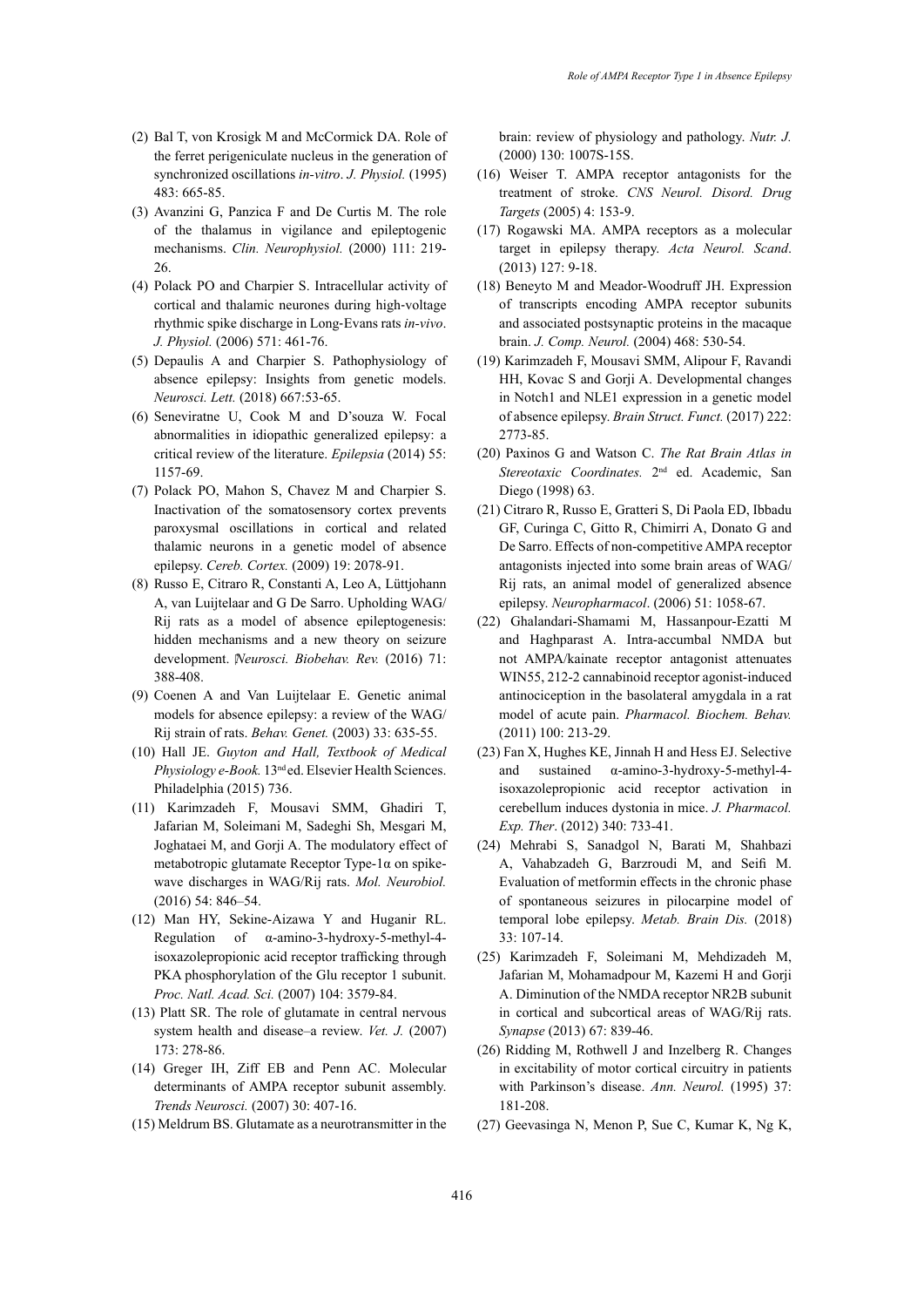Yiannikas C and Kiernan MC. Cortical excitability changes distinguish the motor neuron disease phenotypes from hereditary spastic paraplegia. *Eur. J. Neurol.* (2015) 22: 826-58.

- (28) Menon P, Geevasinga N, Van Den Bos M, Yiannikas C, Kiernan M and Vucic S. Cortical hyperexcitability and disease spread in amyotrophic lateral sclerosis. *Eur. J. Neurol.* (2017) 24: 816-24.
- (29) Stern WM, Desikan M, Hoad D, Jaffer F, Strigaro G, Sander JW and Rothwell JC. Spontaneously fluctuating motor cortex excitability in alternating hemiplegia of childhood: a transcranial magnetic stimulation study. *PLoS One* (2016) 11: 149-67.
- (30) Khedr EM, Ahmed MA, Ali AM, Badry R and Rothwell JC. Changes in motor cortical excitability in patients with Sydenham's chorea. *Mov. Disord.* (2015) 30: 259-62.
- (31) Pickard L, Noel J, Henley JM, Collingridge GL and Molnar E. Developmental changes in synaptic AMPA and NMDA receptor distribution and AMPA receptor subunit composition in living hippocampal neurons. *J. Neurosci.* (2000) 20: 7922-31.
- (32) Henley JM and Wilkinson KA. Synaptic AMPA receptor composition in development, plasticity and disease. *Nat. Rev. Neurosci.* (2016) 17: 337- 49.
- (33) Babb TL, Mathern GW, Leite JP, Pretorius JK, Yeoman KM and Kuhlman PA. Glutamate AMPA receptors in the fascia dentata of human and kainate rat hippocampal epilepsy. *Epilepsy Res.* (1996) 26: 193-205.
- (34) Hosford DA, Crain BJ, Cao Z, Bonhaus DW, Friedman AH, Okazaki M and Nadler J. Increased AMPA-sensitive quisqualate receptor binding and reduced NMDA receptor binding in epileptic human hippocampus. *J. Neurosci.* (1991) 11: 428-34.
- (35) Sherwin AL. Neuroactive amino acids in focally epileptic human brain: a review. *Neurochem. Res.* (1999) 24: 1385-95.
- (36) Ying Z, Babb TL, Comair YG, Bushey M and Touhalisky K. Increased densities of AMPA GluR1 subunit proteins and presynaptic mossy fiber sprouting in the fascia dentata of human hippocampal epilepsy. *Brain Res.* (1998) 798: 239-46.
- (37) Grooms SY, Opitz T, Bennett MV and Zukin RS. Status epilepticus decreases glutamate receptor 2 mRNA and protein expression in hippocampal pyramidal cells before neuronal death. *Proc*. *Natl. Acad. Sci.* (2000) 97: 3631-6.
- (38) Galic M, Riazi K, Henderson A, Tsutsui S and Pittman Q. Viral-like brain inflammation during development causes increased seizure susceptibility in adult rats. *Neurobiol. Dis.* (2009) 36: 343-51.
- (39) Shehata M, Matsumura H, Okubo-Suzuki R, Ohkawa N and Inokuchi K. Neuronal stimulation

induces autophagy in hippocampal neurons that is involved in AMPA receptor degradation after chemical long-term depression. *J. Neurosci.* (2012) 32: 10413-22.

- (40) Bakker J, Basedow FJ, Dekker AD and Papantoniou C. Phosphorylation of AMPA-type glutamate receptors: the trigger of epileptogenesis? *J. Neurosci.* (2013) 33: 5879-80.
- (41) Seifert G, Carmignoto G and Steinhäuser C. Astrocyte dysfunction in epilepsy. *Brain Res. Rev*. (2010) 63: 212-21.
- (42) Seifert G, Schröder W, Hinterkeuser S, Schumacher T, Schramm J and Steinhäuser C. Changes in flip/ flop splicing of astroglial AMPA receptors in human temporal lobe epilepsy. *Epilepsia* (2002) 43: 162-7.
- (43) Seiffert E, Dreier JP, Ivens S, Bechmann I, Tomkins O, Heinemann U and Friedman A. Lasting bloodbrain barrier disruption induces epileptic focus in the rat somatosensory cortex. *J. Neurosci*. (2004) 24: 7829-36.
- (44) Bredt DS and Nicoll RA. AMPA receptor trafficking at excitatory synapses. *Neuron*. (2003) 40: 361-79.
- (45) Powell KL, Kyi M, Reid CA, Paradiso L, D'Abaco G, Kaye A and Foote S. Genetic absence epilepsy rats from Strasbourg have increased corticothalamic expression of stargazin. *Neurobiol. Dis.* (2008) 31: 261-5.
- (46) Kennard J, Barmanray R, Sampurno S, Ozturk E, Reid C, Paradiso L and D'Abaco GM. Stargazin and AMPA receptor membrane expression is increased in the somatosensory cortex of genetic absence epilepsy rats from strasbourg. *Neurobiol. Dis.* (2011) 42: 48-54.
- (47) Sadleir L, Farrell K, Smith S, Connolly M and Scheffer I. Electroclinical features of absence seizures in childhood absence epilepsy. Neurology. (2006) 67: 413-8.
- (48) Polack PO, Guillemain I, Hu E, Deransart C, Depaulis A and Charpier S. Deep layer somatosensory cortical neurons initiate spike-and-wave discharges in a genetic model of absence seizures. *J. Neurosci*. (2007) 27: 6590-9.
- (49) Moldrich RX, Chapman AG, De Sarro G and Meldrum BS. Glutamate metabotropic receptors as targets for drug therapy in epilepsy. *Eur. J. Pharmacol.* (2003) 476: 3-16.
- (50) Çavuş I, Romanyshyn JC, Kennard JT, Farooque P, Williamson A, Eid T, Spencer S, Duckrow R and Dziura J. Elevated basal glutamate and unchanged glutamine and GABA in refractory epilepsy: Microdialysis study of 79 patients at the yale epilepsy surgery program. *Ann. Neurol.* (2016) 80: 35-45.
- (51) Meldrum BS and Rogawski MA. Molecular targets for antiepileptic drug development.